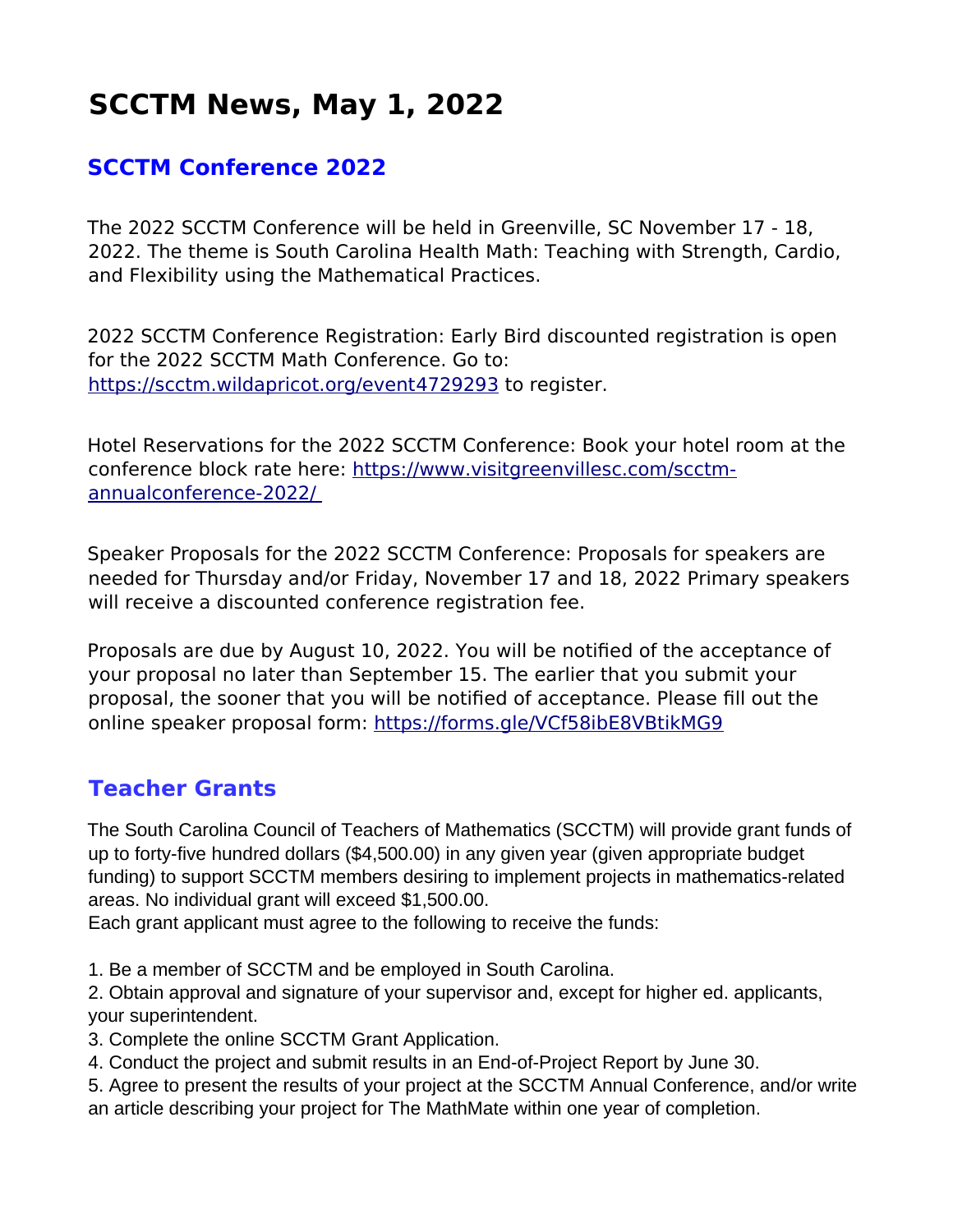If any of the above criteria are not met, the applicant must repay the grant award to SCCTM.

Grant applications may be made for almost any mathematics-related purpose. Eligible expenses may include, but are not limited to, such items as follows: developing training materials, purchasing equipment, paying for substitute teachers for release time, writing curriculum or lesson plans, paying for project-related printing or postage, providing training for appropriate personnel, and developing or producing a product. No more than 20% of the grant amount may be budgeted for unreimbursed expenses (registration, hotel, travel, meals, sub pay) to attend the SCCTM conference to conduct a session about your project.

Grant awards to SCCTM members will be based on the recommendation of the SCCTM Grants Committee and upon the availability of funds. The SCCTM Executive Board will annually determine the total amount of grant monies available for the year. Announcement of the grant recipients will be made on or near the date of June 15.

To apply, the online form must be completed by April 30. <https://forms.gle/stwB3SFzDoZwRwxV8>

## **Government Relations**

Hello SCCTM Members! This government relations report will be one of the last updated reports for this year's legislative session. The legislative session generally lasts from January to May, with May being the final push. In this report, you will find information on Voter Registration for the June 14th primaries (register to vote by May 13!). You will also find updates on House and Senate bills related to mathematics education and how you can make your voice heard.

Click Here for the May 2022 SCCTM Government Relations Report: https://drive.google.com/file/d/1HNACWxMjLj9PC6Z6CEtl48kT6l0WEptM/view?usp=sharing

#### **The MathMate**

The MathMate is seeking manuscripts, lesson ideas, or activities. Share you ideas with the MathMate editor, Leigh Martin, at mathmate@scctmconference .org ... Use the following link to find submission guidelines: [http://www.scctm.org/The-](http://www.scctm.org/The-MathMate)**[MathMate](http://www.scctm.org/The-MathMate)**